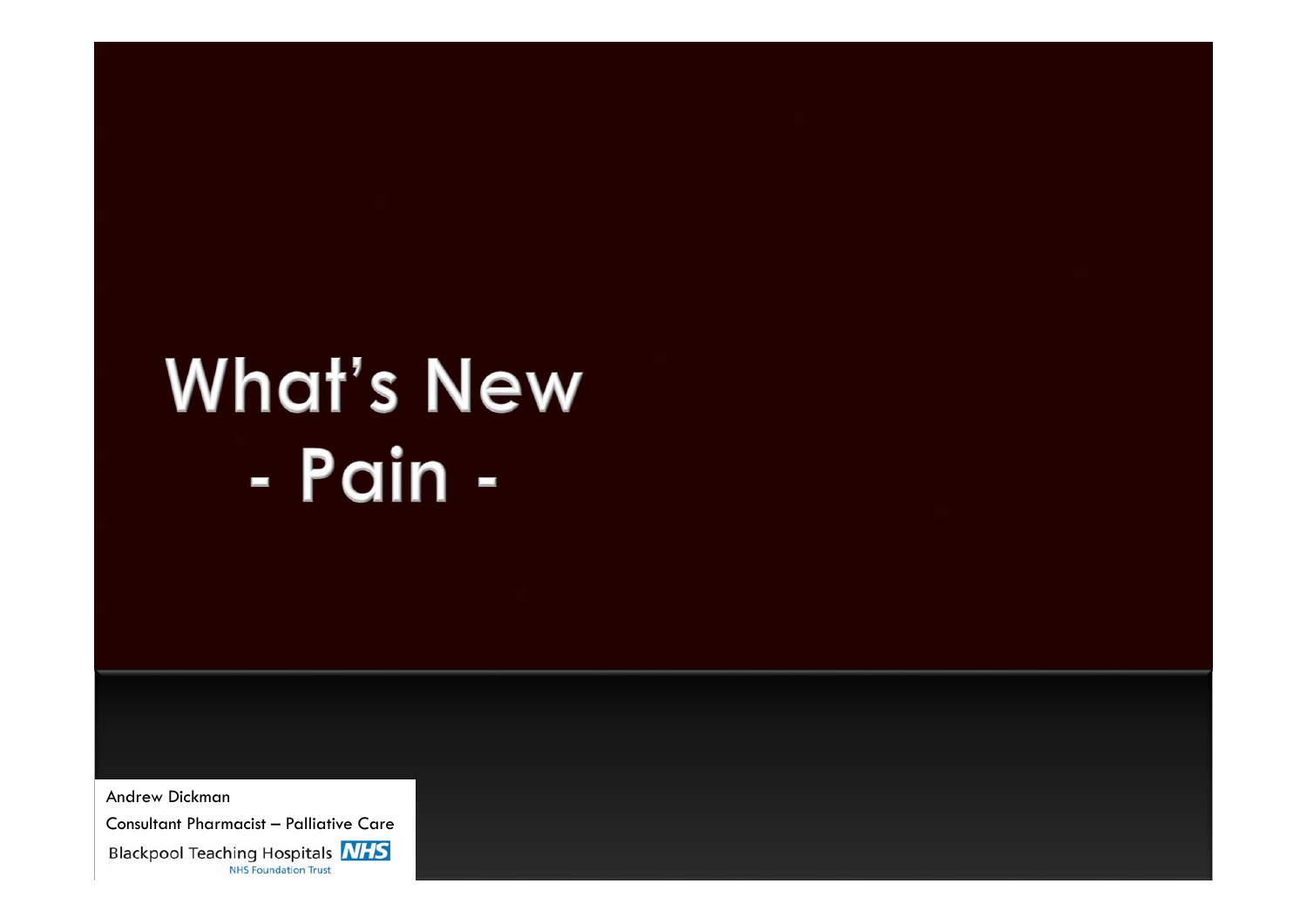### **Past Medical History**

- Cellulitis
- •Chronic Kidney Disease
- •Congestive Cardiac Failure
- •Depression
- •Hypertension
- Ischaemic Heart Disease
- Left Bundle Branch Block
- •Migraine
- •Obesity (BMI 35kg/m2)
- Parkinson's Disease
- Rheumatoid Arthritis
- •Spondylosis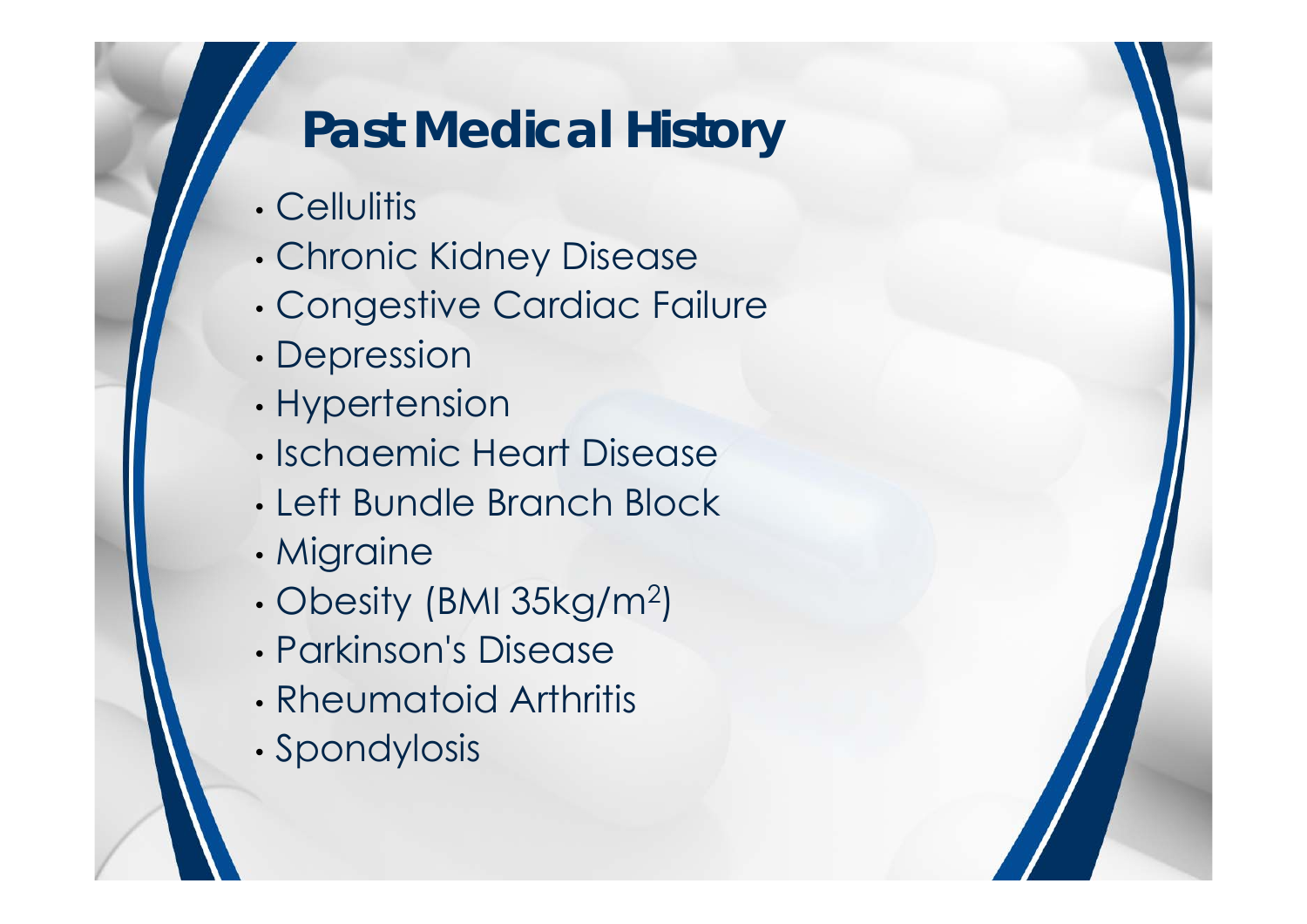### **Medicines Reconciliation**

- •Terbutaline inhaler
- •Glyceryl Trinitrate spray
- •Budesonide/Formoterol Inhaler
- •Amlodipine 5mg od
- •Aspirin 75mg od
- •Furosemide 80mg od
- •Nicorandil 30mg bd
- •Ramipril 10mg od
- •ISMN XL 60mg od
- •Pravastatin 80mg od
- •Pizotifen 500mcg od
- • Co-beneldopa 25mg/100mg max 6 daily
- •Domperidone 10mg prn tds
- •Tramadol 50-100mg qds/prn
- •Pregabalin 300mg bd
- •Folic Acid 5mg od
- •Ferrous Sulfate 200mg bd
- •Mebeverine 200mg bd
- •Citalopram 40mg od
- •Lansoprazole 30mg od
- •Quinine Sulfate 300mg od
- •Zolpidem 5mg od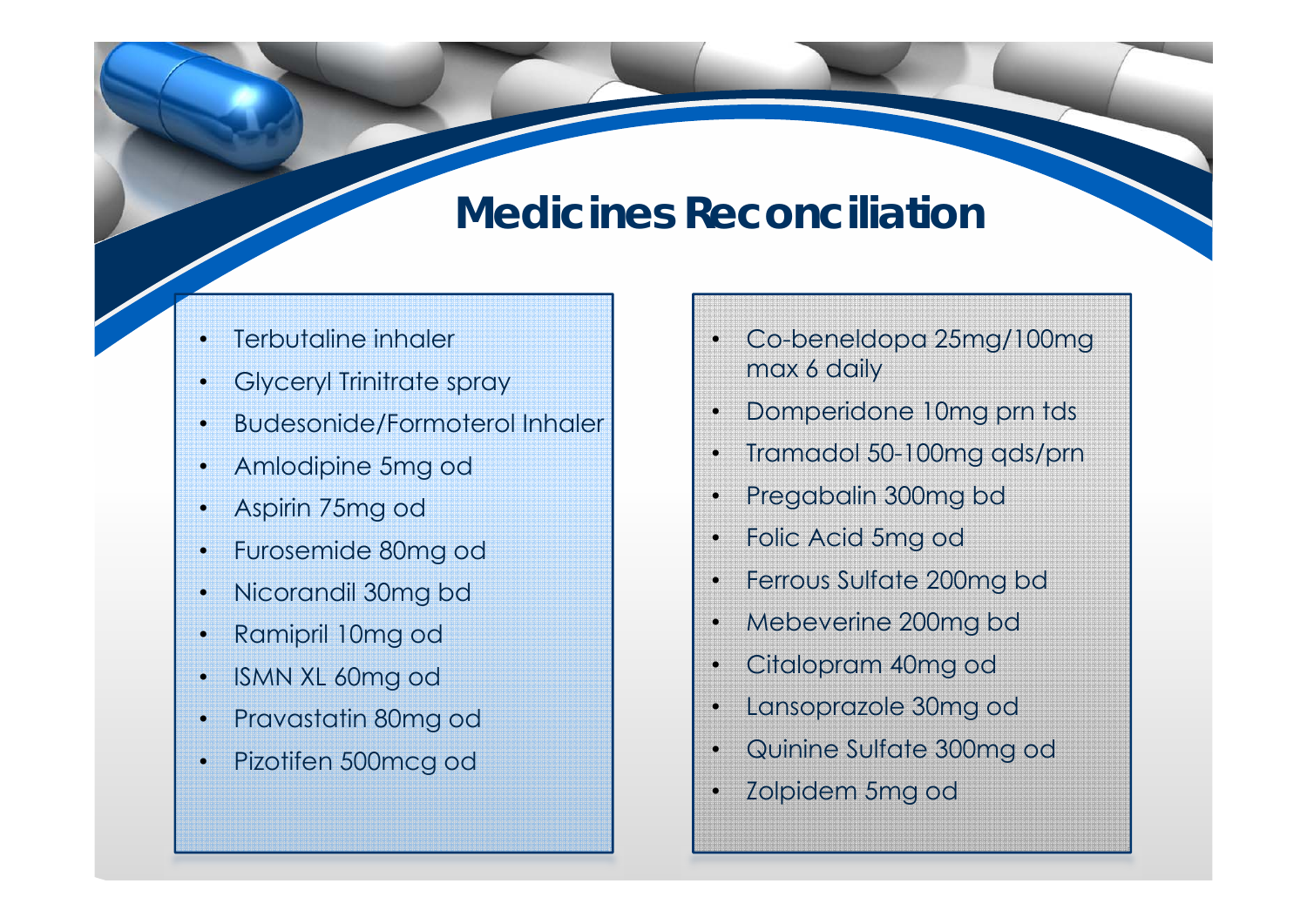# **TIMELINE**

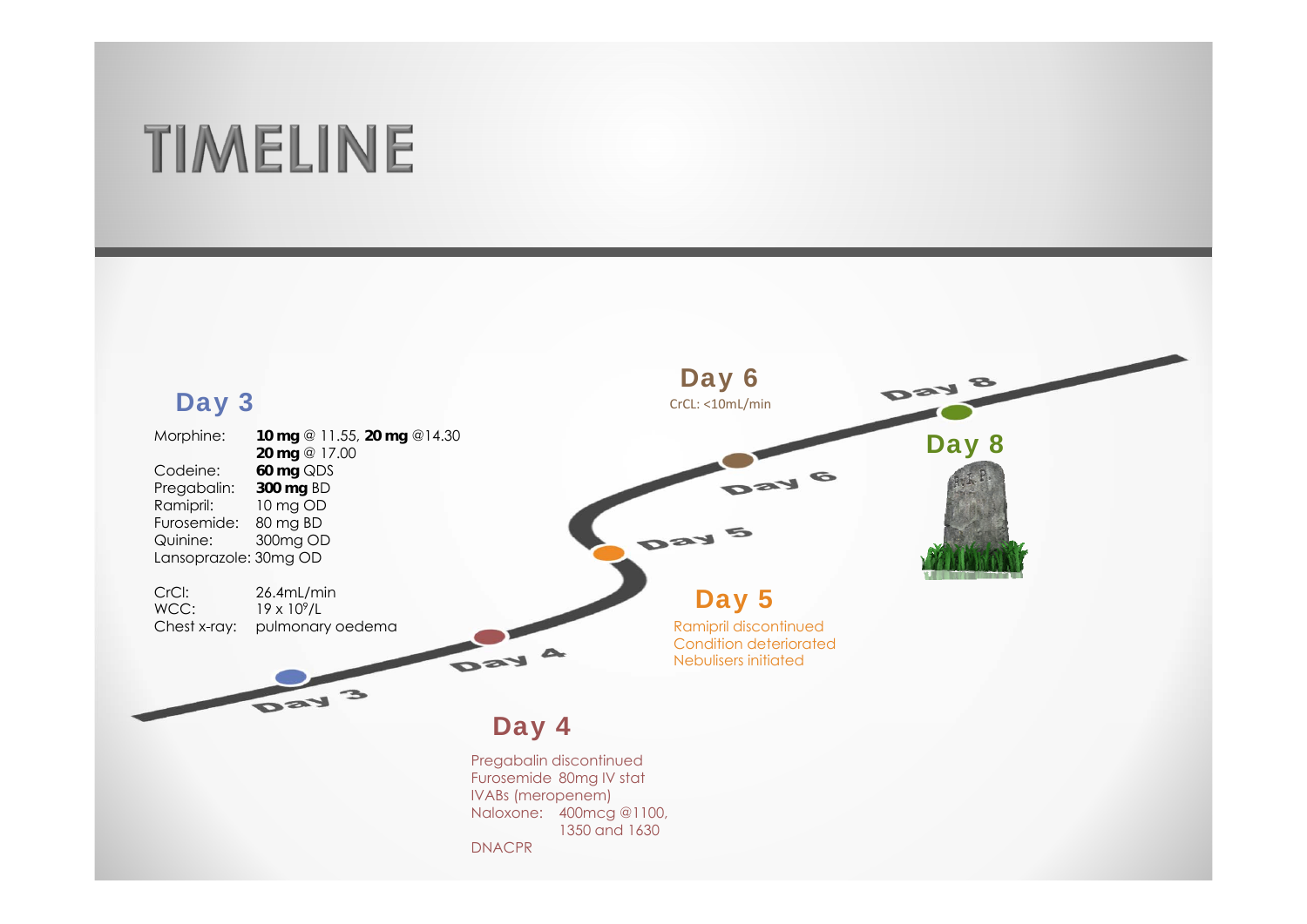- Postmortem blood
	- Morphine 175 μg/L
	- Codeine 166 μg/L
- Toxicologist's conclusions:
	- In the absence of adequate tolerance, the reported concentration of morphine could have posed a threat to life
	- Patient was **not** opioid tolerant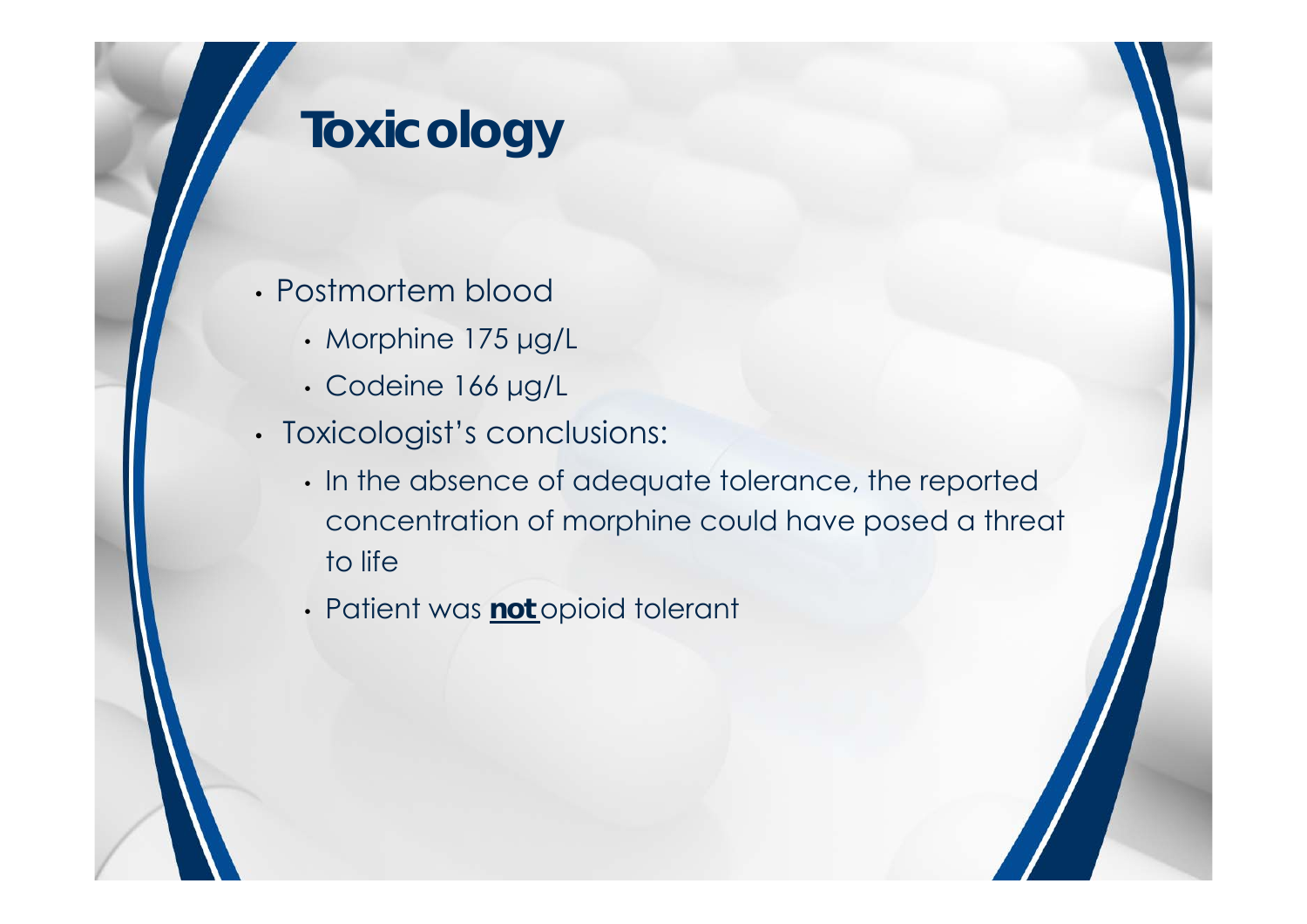- Additional report requested 6 months later Blood
	- 'Free' morphine 175 μg/L
	- 'Total' morphine 225 μg/L
- • In the absence of adequate tolerance, the reported concentration of morphine could have posed a threat to life
- • **Concentrations of 'free' and 'total' morphine indicate that this drug may have been used/administered shortly before death**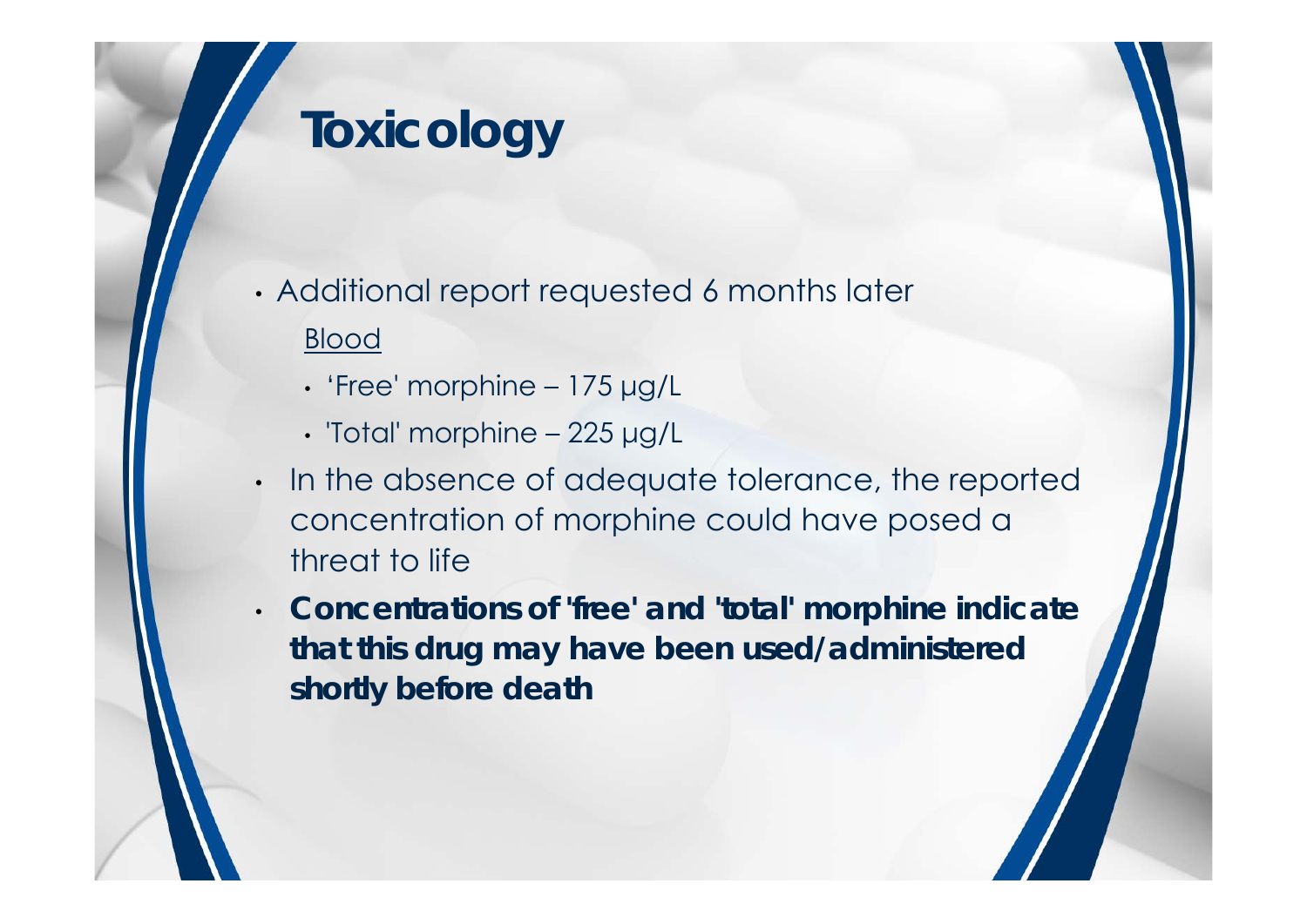- Further analysis requested 2 months later Blood
	- 'Free' morphine 265 μg/L
	- M-6-G/M-3-G non detected
- Fatal morphine toxicity is associated with free (unmetabolised) blood concentrations >200μg/L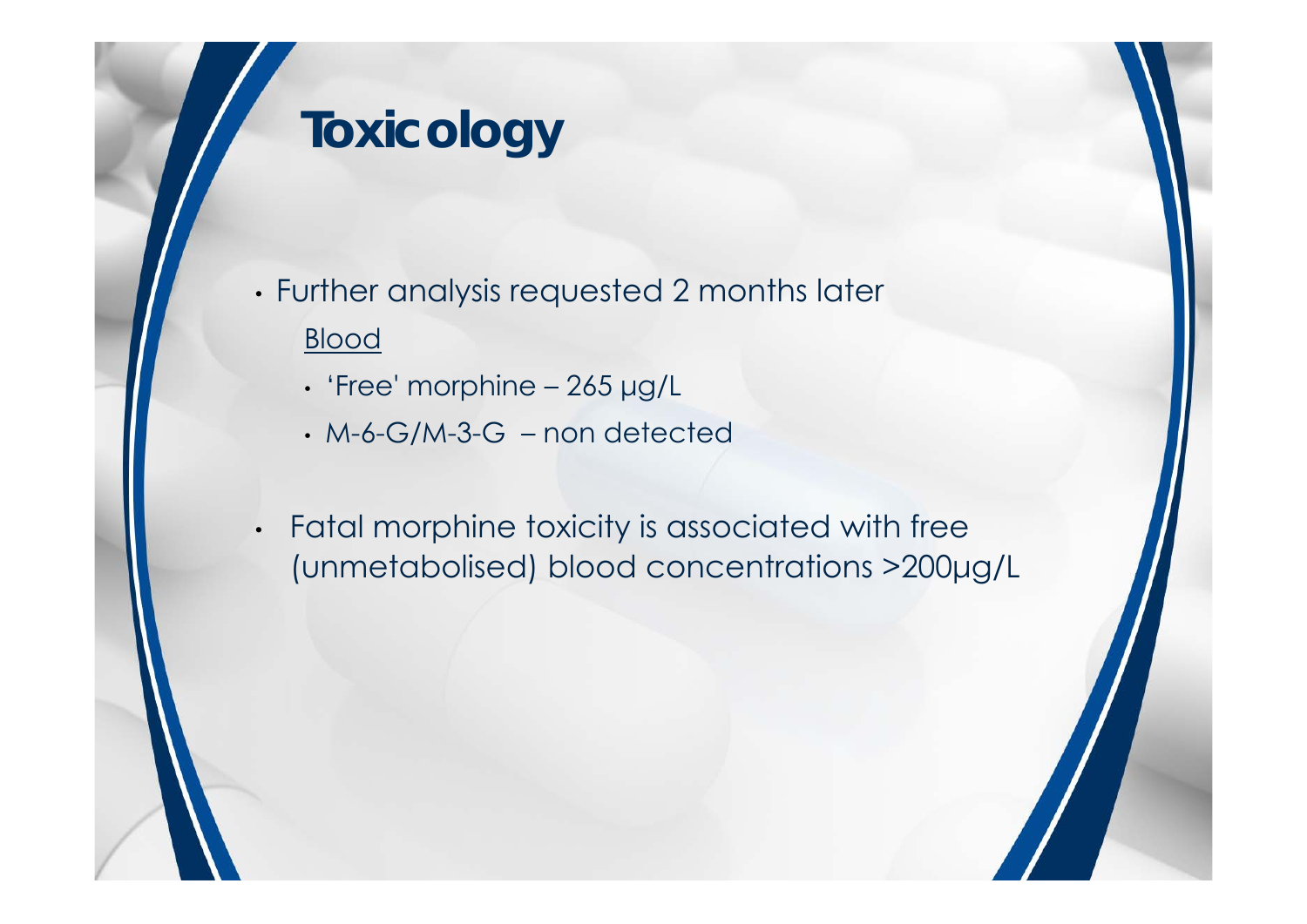**Did 50mg oral morphine plus 240mg codeine contribute or cause the patient's death 120 hours later?**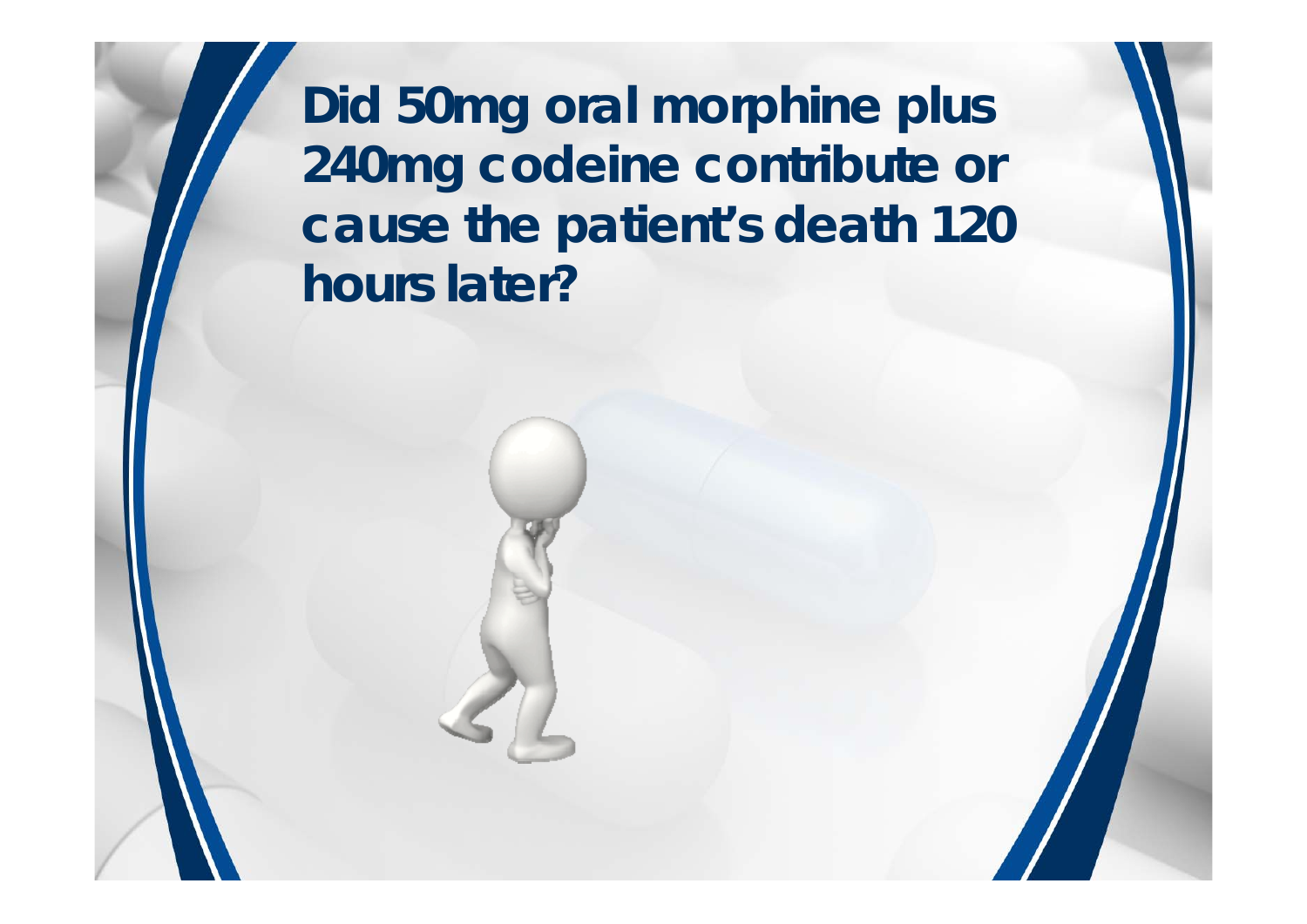### **TIMELINE**

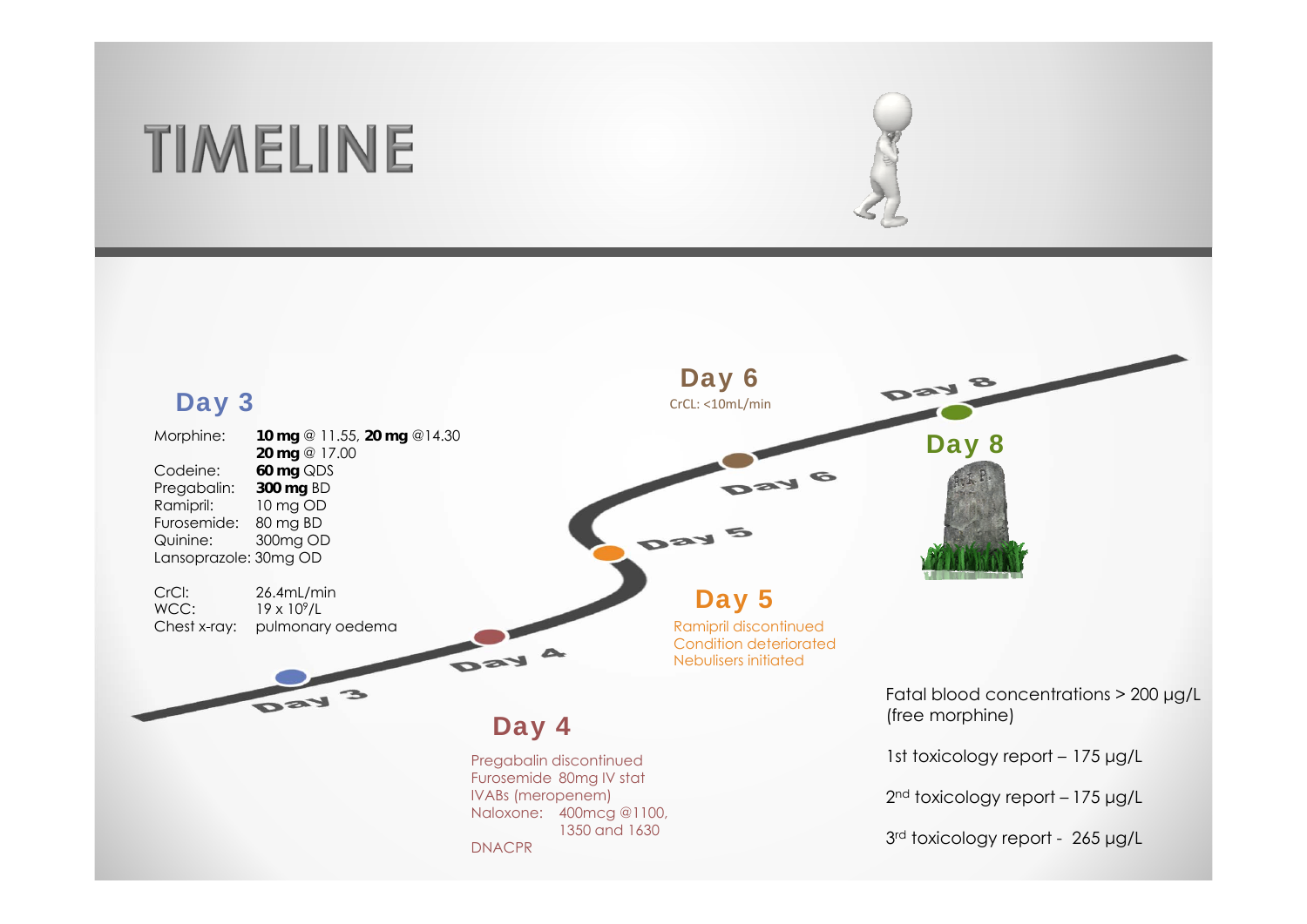#### Day 3<br><del>Morphine</del>: Morphine: **10 mg** @ 11.55, **20 mg** @14.30 **20 mg** @ 17.00 Codeine: **60 mg** QDS Pregabalin: **300 mg** BD Ramipril: 10 mg OD Furosemide: 80 mg BD Quinine: 300mg OD Lansoprazole: 30mg OD

CrCl: 26.4mL/min<br>WCC: 19 x 10<sup>9</sup>/L  $19 \times 10^9$ /L Chest x-ray: pulmonary oedema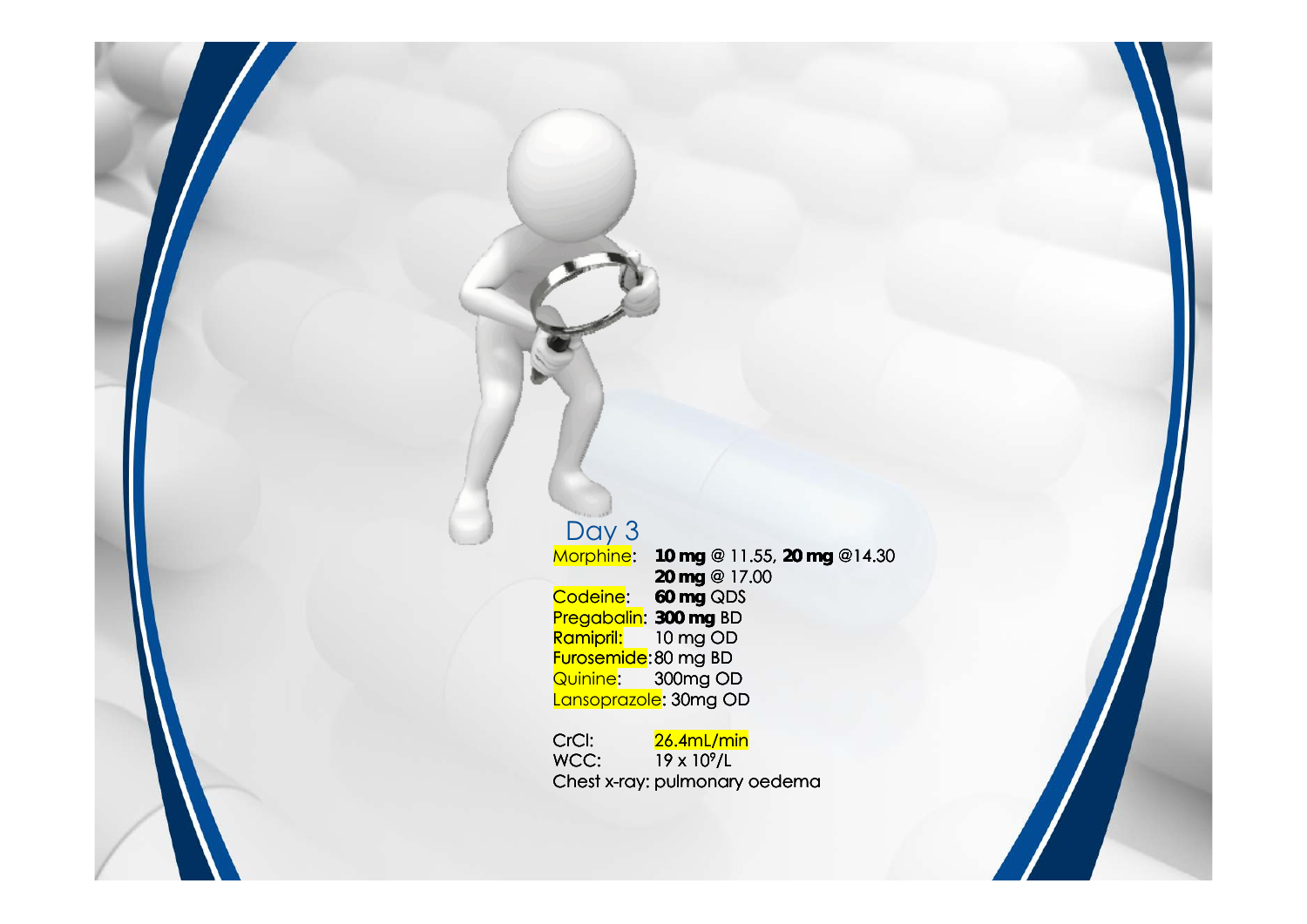Fatal blood concentrations > 200 μg/L (free morphine) 1st toxicology report – 175 μg/L 2<sup>nd</sup> toxicology report – 175 µg/L 3<sup>rd</sup> toxicology report - 265 µg/L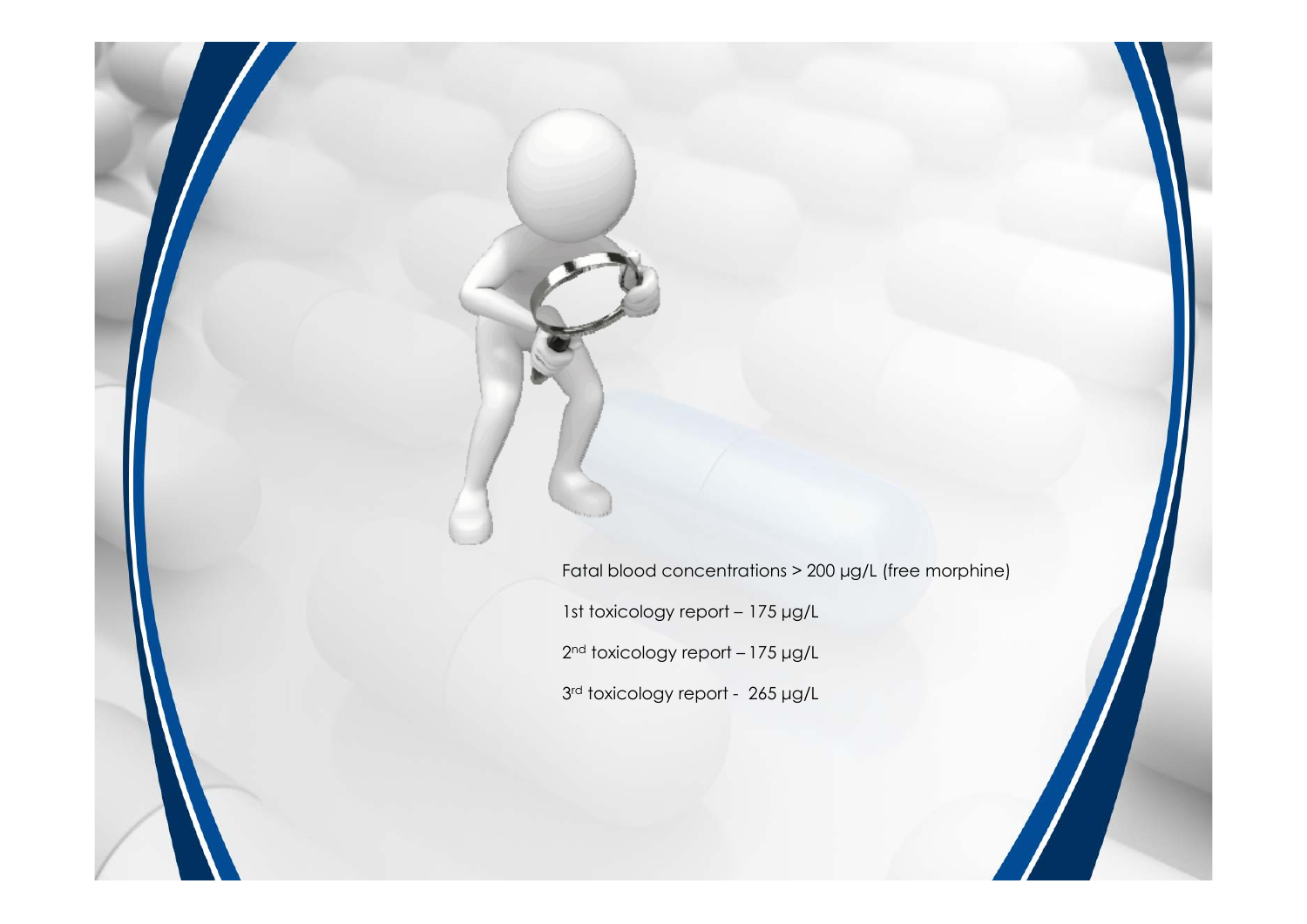### **Why such high PM morphine levels?**

- What could have potentiated morphine?
- Factors affecting pharmacokinetics:
	- Co-morbidity renal function, obesity
	- Drug interaction
	- Genetics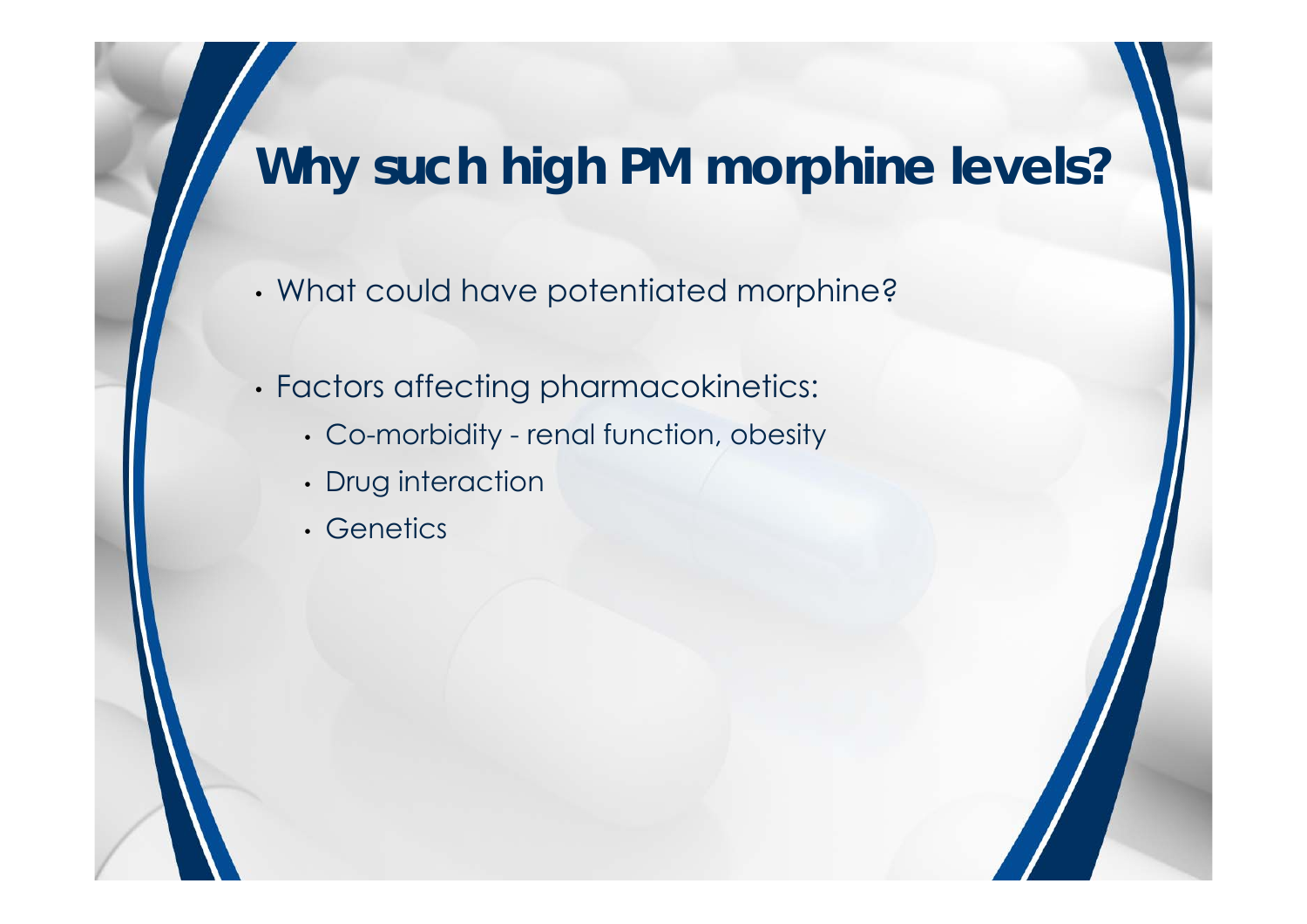### **Why such high PM morphine levels?**

- • Oral bioavailability of morphine - wide interpatient variation from 15-69%; average value of 30-40%
- • Morphine undergoes rapid first-pass metabolism
	- Renal clearance of morphine is low
- • M6G and M3G are mainly eliminated by renal clearance with some biliary excretion
	- enterohepatic recycling
- • M6G has a half-life of about 50 hours (38-103) in patients with end stage renal failure
	- 3-5 hours in the presence of normal renal function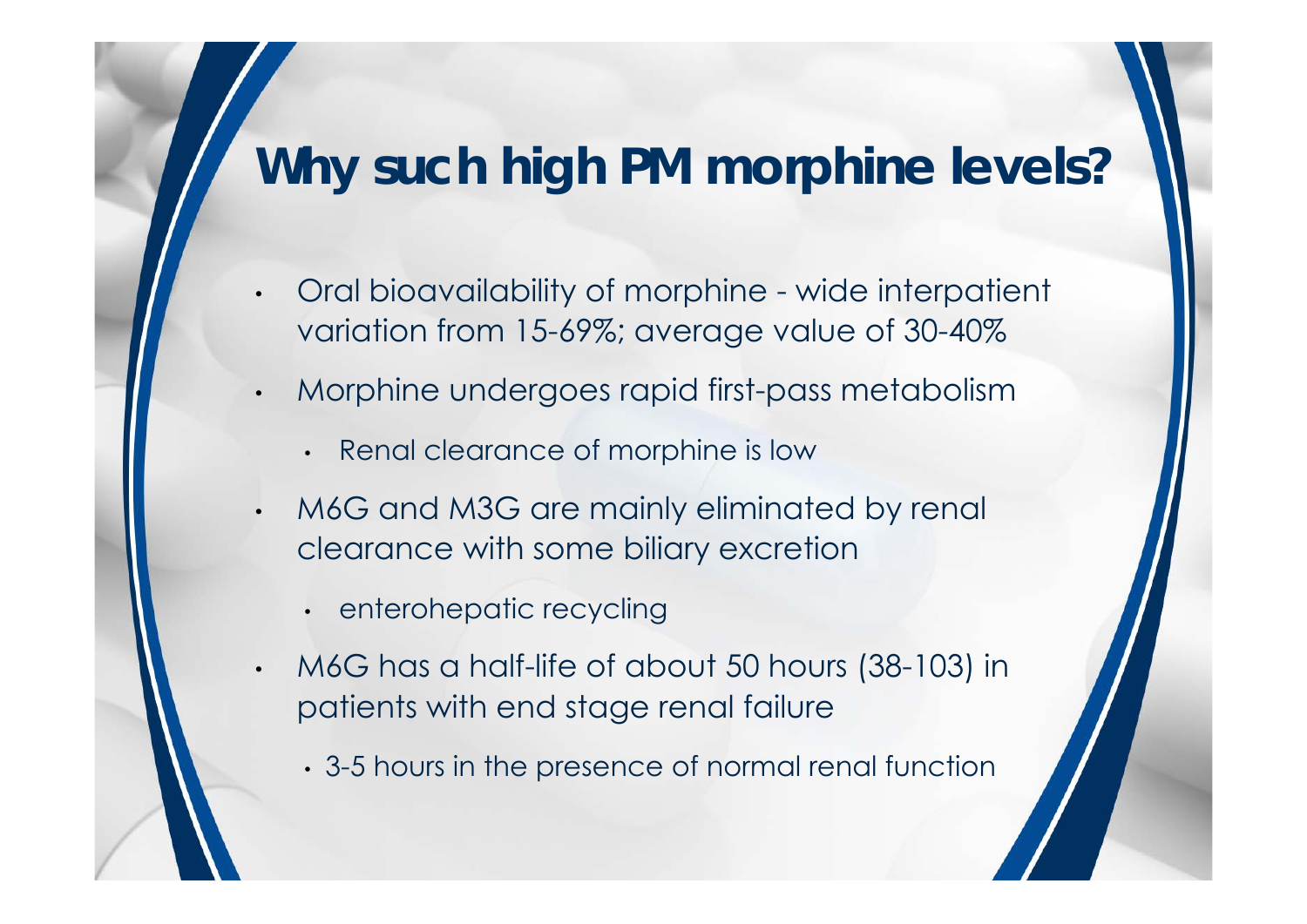### **Why such high PM morphine levels?**

- •Quinine & lansoprazole are P-gp inhibitors
- Both drugs *could* have:

•

•

•

- •increased the absorption of morphine from the GI tract
- enhanced enterohepatic recirculation of morphine
- •Net effect - increase oral bioavailability of morphine
- • Quinine *could* have reduced CYP2D6 activity
	- ↓ analgesic benefit from codeine (↓ morphine)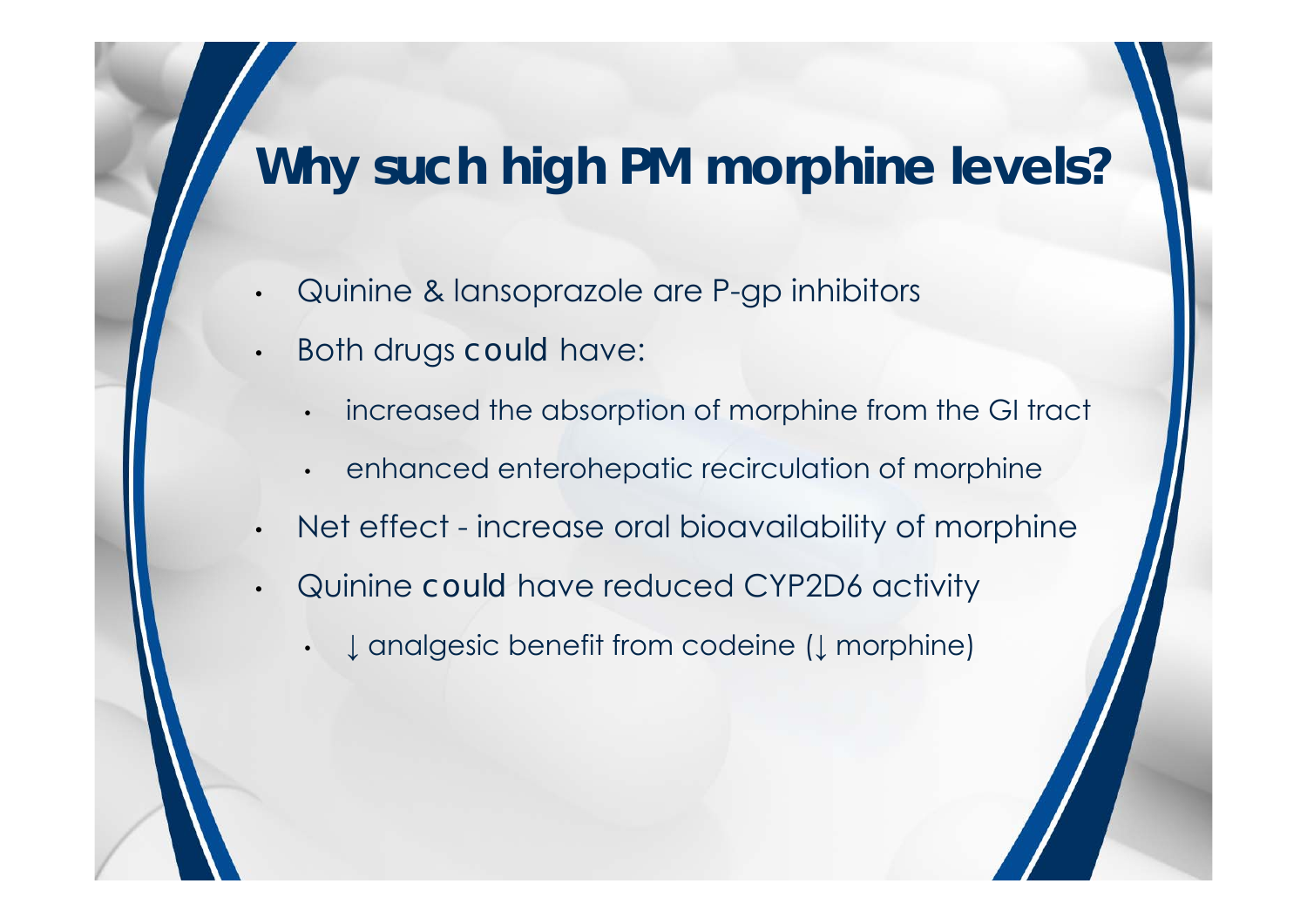- After death, drugs may move from one area of the body to another
	- post-mortem redistribution
- Is extremely difficult to interpret significance of postmortem drug concentrations and cause of death
- Reported concentrations may not be representative of those at time of death
- Incorrect sample storage (e.g. temperature) can cause M6G to be cleaved back to morphine